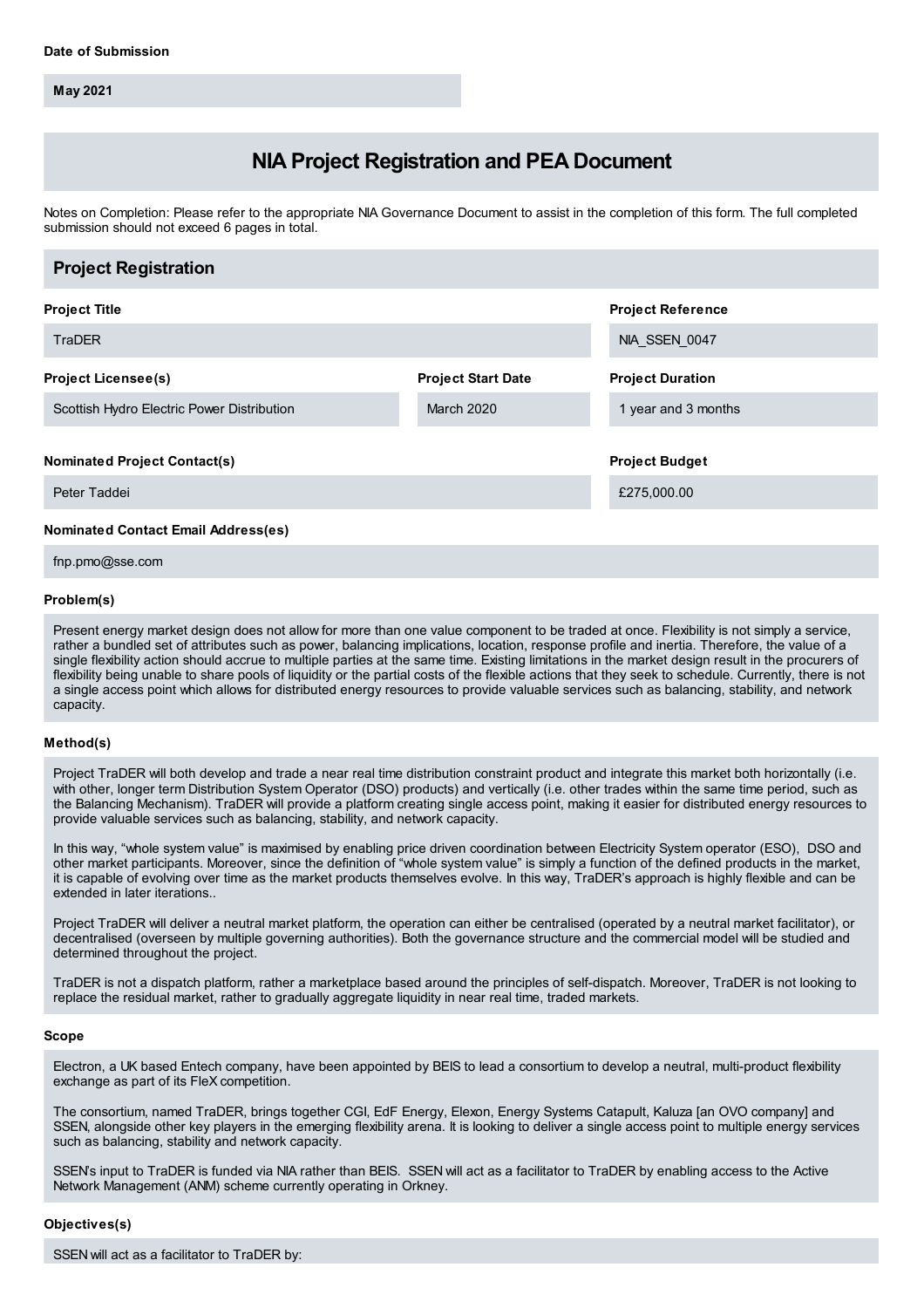Delivering data from the ANM system currently operating in Orkney. Enabling changes to the ANM system in order to execute trades created by the TraDER platform.

In return, TraDER will deliver outputs which will allow SSEN to assess the impact of -

How trades can be implemented on the ANM scheme eg. changes to Last In First Out (LIFO) connection order, and associated costs to **SSEN** 

Scale of the market to ensure implementation costs can be recovered by SSEN. Allows SSEN to assess the preferred Neutral Market Facilitator (NFM) model of 3rd parties. This assessment can feed into wider DSO related projects being undertaken by SSEN

## **Success Criteria**

The NIA project will be deemed as successful if all items in the objectives are met and provides effective support to the delivery of the larger TraDER BEIS project.

#### **Technology Readiness Level at Start**

**Technology Readiness Level at Completion**

TRL 4

TRL 6

# **Project Partners and External Funding**

SSEN will formally engage with Electron who are leading the BEIS project. SSEN's contribution is fully funded by NIA.

#### **Potential for New Learning**

The project will provide valuable new learning relating to the trading of both long-term and near-real-time flexibility products, bridging the gap between traditional procurement and the evolving needs of the energy system. In addition to harmonising with existing products and services, new products addressing specific market needs will be developed as part of the project. The ultimate goal of the project is to integrate these markets in a collaborative framework which enables flexibility providers to provide simultaneous non-rival services to multiple buyers.

#### **Scale of Project**

This project is designed to get maximum learning for minimal cost and is expected to take this technology through to TRL 6 at which point solutions to the problem statement have been tested. Any smaller scale project would limit the potential for new learning.

#### **Geographical Area**

This project will be undertaken within the Scottish Hydro Electric Power Distribution licence area in Scotland.

#### **Revenue Allowed for in the RIIO Settlement**

No allowance has been made for implementing a solution such as TraDER.

# **Indicative Total NIA Project Expenditure**

The total expenditure expected from the project is £275,000. 90% of which £247,500 is allowable NIA expenditure.

# **Project Eligibility Assessment**

**Specific Requirements 1**

1a. A NIA Project must have the potential to have a Direct Impact on a Network Licensee's network or the operations of the System Operator and involve the Research, Development, or Demonstration of at least one of the following (please tick which **applies):**

A specific piece of new (i.e. unproven in GB, or where a Method has been trialled outside the GB the Network Licensee must justify repeating it as part of a Project) equipment (including control and communications systems and software)

A specific novel arrangement or application of existing licensee equipment (including control and/or communications systems and/or software)

A specific novel operational practice directly related to the operation of the Network Licensee's System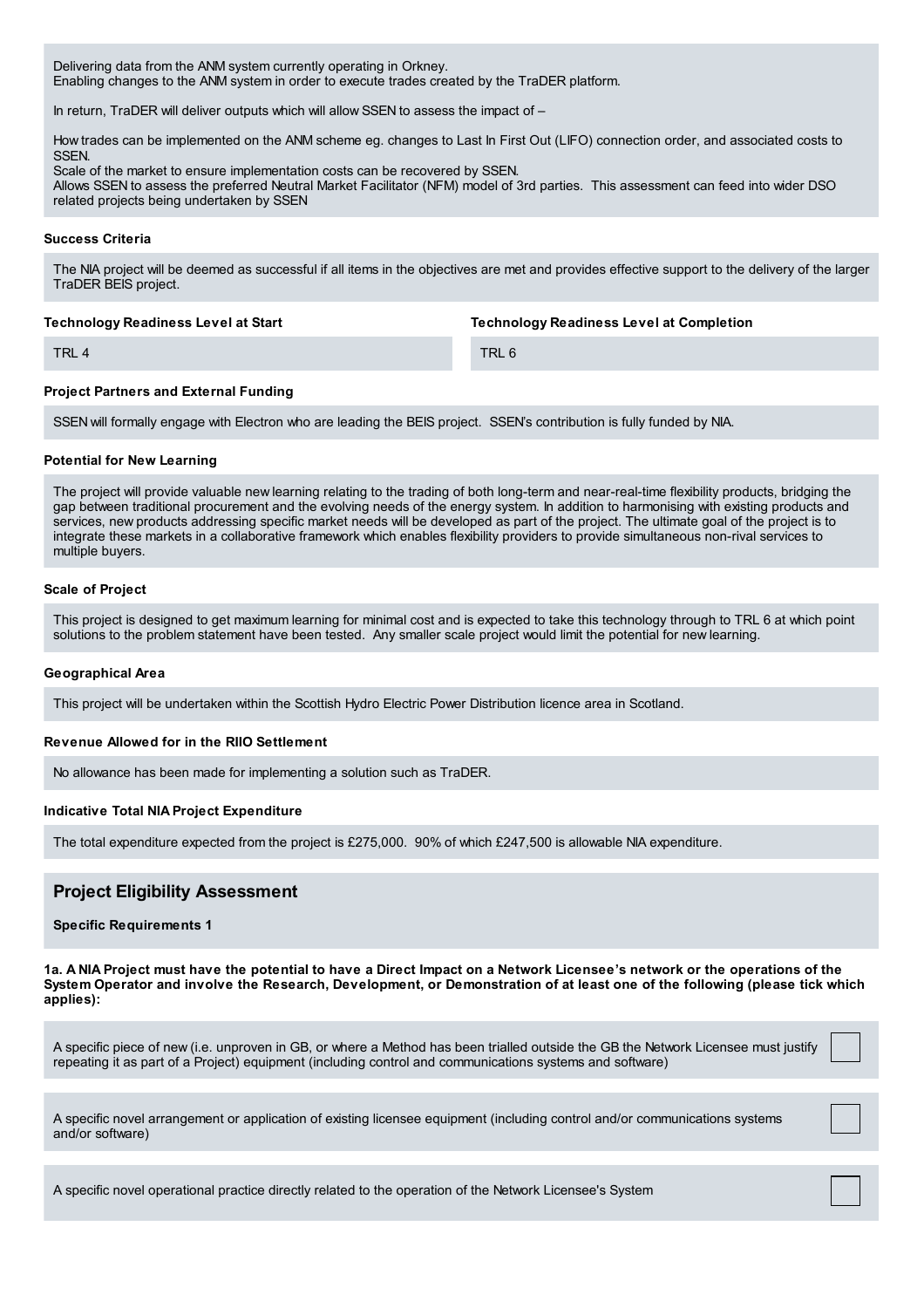# **Specific Requirements 2**

**2a. Has the Potential to Develop Learning That Can be Applied by all Relevant Network Licensees**

#### **Please explain how the learning that will be generated could be used by relevant Network Licenses.**

The learning from project TraDER will allow Network Licencees to asses the potential technical and commercial impacts that peer to peer trading will create. This learning will include the expected market scale in Orkney and wider GB network along with documented cost recovery mechanisms for Network Licensees.

#### **2b. Is the default IPR position being applied?**

Yes X

#### **2c. Has the Potential to Deliver Net Financial Benefits to Customers?**

Yes X

X

#### **Please provide an estimate of the saving if the Problem is solved.**

The project can deliver a net benefit to generators by potentially allowing generation in circumstances where they would otherwise be curtailed. The wider BEIS project, led by Electron, will provide estimates on potential savings during the course of the project and is a significant learning objective of the project.

Please provide a calculation of the expected financial benefits of a Development or Demonstration Project (not required for **Research Projects). (Base Cost - Method Cost, Against Agreed Baseline).**

N/A. This is a research-based project, but if successful the project will be able to provide insight into how customer savings can be achieved.

#### Please provide an estimate of how replicable the Method is across GB in terms of the number of sites, the sort of site the method could be applied to, or the percentage of the Network Licensees system where it could be rolled-out.

The findings from this project will be replicable across all DNOs. Learnings will be shared in order to assist with implementation.

#### **Please provide an outline of the costs of rolling out the Method across GB.**

The cost of rolling out will be determined by the success of the method and as a result the answer to this question will be an output from the project itself; as detailed in the project objectives. The costs will be similar to other DNOs who operate ANM systems.

#### **2d. Does not Lead to Unnecessary Duplication**

Yes X

#### **Please demonstrate below that no unnecessary duplication will occur as a result of the Project.**

Flexibility trading markets have not yet been established within the UK. This is a first of its kind project.

If applicable, justify why you are undertaking a Project similar to those being carried out by any other Network Licensees.

# **Additional Governance Requirements**

# **Please identify**

that the project is innovative (ie not business as usual) and has an unproven business case where the risk warrants a limited Research and Development or Demonstration Project to demonstrate its effectiveness